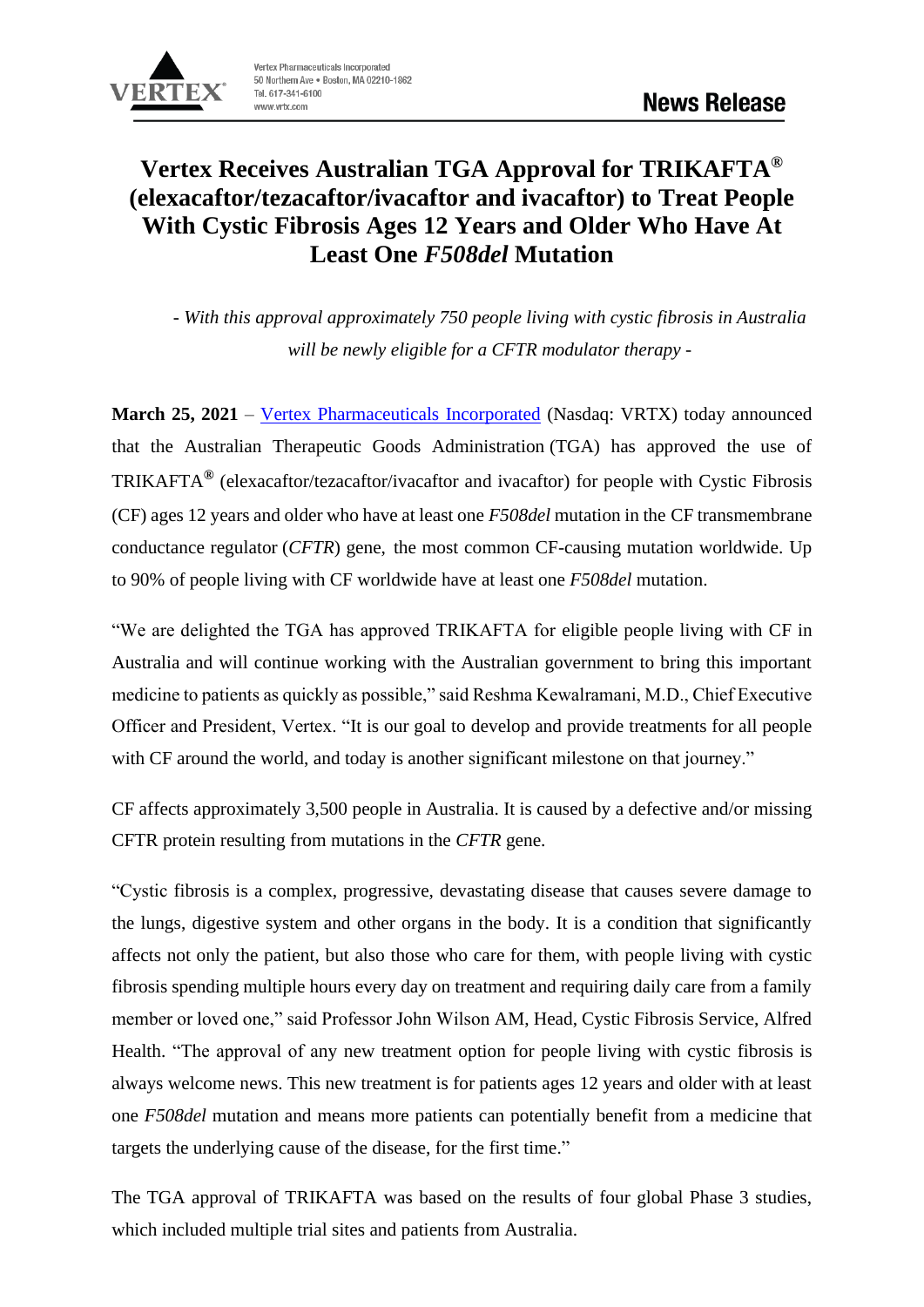

**PBS Information:** TRIKAFTA is not currently available on the Pharmaceutical Benefits Scheme.

#### **About Cystic Fibrosis**

Cystic Fibrosis (CF) is a rare, life-shortening genetic disease affecting more than 80,000 people globally. CF is a progressive, multi-system disease that affects the lungs, liver, GI tract, sinuses, sweat glands, pancreas and reproductive tract. CF is caused by a defective and/or missing CFTR protein resulting from certain mutations in the *CFTR* gene. Children must inherit two defective *CFTR* genes one from each parent — to have CF. While there are many different types of *CFTR* mutations that can cause the disease, the vast majority of all people with CF have at least one *F508del* mutation. These mutations, which can be determined by a genetic test, or genotyping test, lead to CF by creating nonworking and/or too few CFTR proteins at the cell surface. The defective function and/or absence of CFTR protein results in poor flow of salt and water into and out of the cells in a number of organs. In the lungs, this leads to the buildup of abnormally thick, sticky mucus that can cause chronic lung infections and progressive lung damage in many patients that eventually leads to death. The median age of death is in the early 30s.

## **About TRIKAFTA® (elexacaftor/tezacaftor/ivacaftor and ivacaftor)**

**Name of Product**: TRIKAFTA [copack]: 100 mg of elexacaftor, 50 mg of tezacaftor and 75 mg of ivacaftor as a fixed dose combination tablet and 150 mg of ivacaftor as a single tablet. Pack size of 84 tablets (56 elexacaftor/tezacaftor/ivacaftor tablets and 28 ivacaftor tablets) **Indication**: In Australia, TRIKAFTA is indicated for the treatment of cystic fibrosis (CF) in patients ages 12 years and older who have at least one F508del mutation in the cystic fibrosis transmembrane conductance regulator (CFTR) gene. **Contraindication:** Hypersensitivity to the active substance or to any of the excipients. **Precautions**: Please refer to PI for complete list. Patients with severe hepatic impairment (Child-Pugh Class C) should not be treated with TRIKAFTA. Treatment of patients with moderate hepatic impairment (Child-Pugh Class B) is not recommended. For patients with moderate hepatic impairment, TRIKAFTA should only be used if there is a clear medical need and the benefits are expected to outweigh the risks. Please refer to PI for Dosage Adjustment. Assessments of transaminases (ALT and AST) are recommended for all patients prior to initiating TRIKAFTA, every 3 months during the first year of treatment, and annually thereafter. Cases of noncongenital lens opacities have been reported in paediatric patients treated with ivacaftorcontaining regimens. Baseline and followup ophthalmological examinations are recommended in paediatric patients initiating treatment with TRIKAFTA.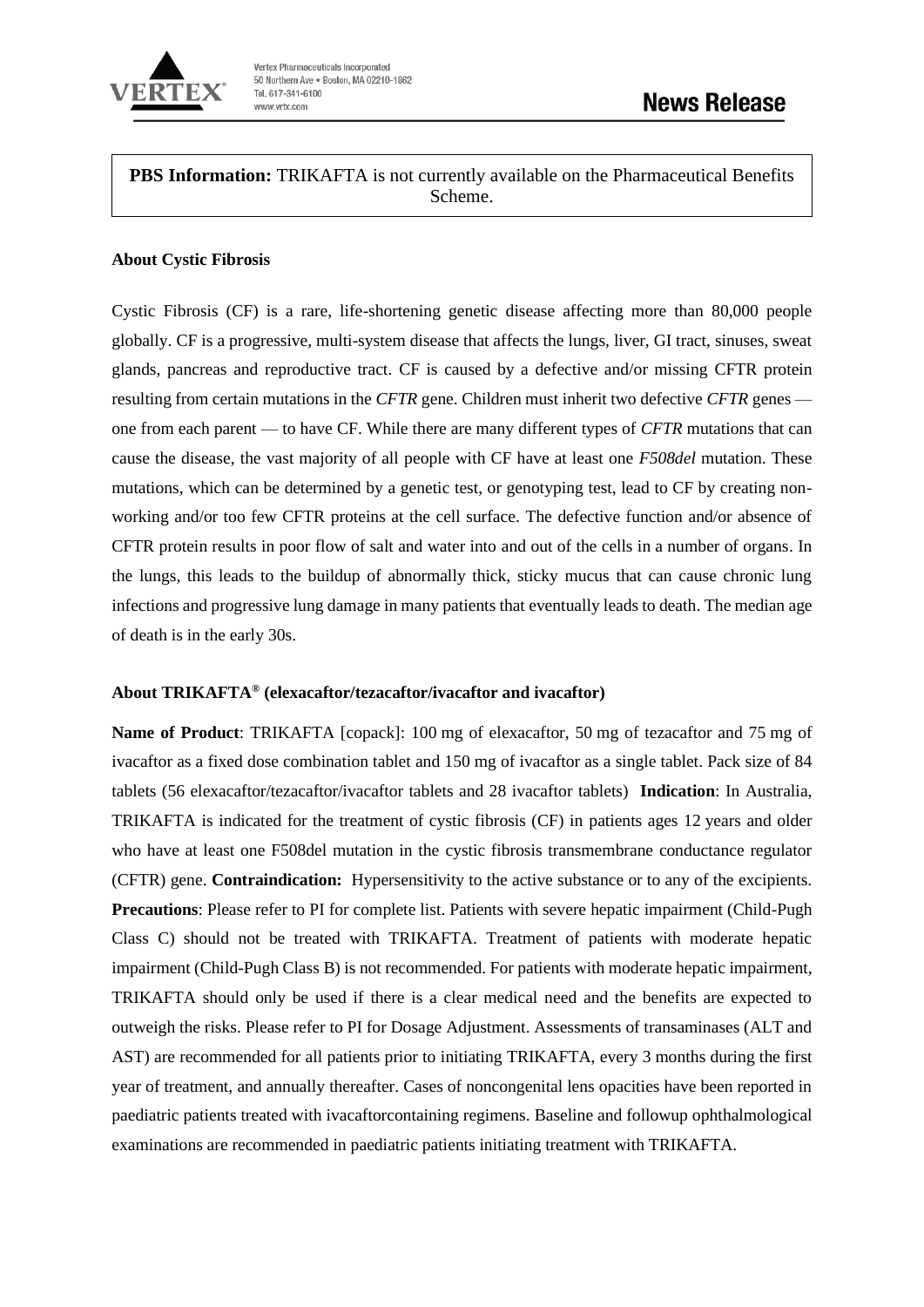

**Interactions**: Please refer to PI for complete list.Elexacaftor, tezacaftor and ivacaftor are substrates of CYP3A. Concomitant use of CYP3A inducers may result in reduced exposures and thus reduced TRIKAFTA efficacy. Elexacaftor and tezacaftor exposures are expected to decrease, and thus reduce TRIKAFTA efficacy, during coadministration with strong CYP3A inducers; therefore, coadministration of TRIKAFTA with strong CYP3A inducers is not recommended. The dose of TRIKAFTA should be reduced when co-administered with strong CYP3A inhibitors such as itraconazole. The dose of TRIKAFTA should be reduced when coadministered with moderate CYP3A inhibitors such as fluconazole. When used concomitantly with digoxin or other substrates of P-gp with a narrow therapeutic index such as ciclosporin, everolimus, sirolimus, and tacrolimus, caution and appropriate monitoring should be used. When used concomitantly with substrates of OATP1B1 or OATP1B3, caution and appropriate monitoring should be used. **Adverse Effects**: Please refer to PI for complete list. The most common adverse events with an incidence of at least 10% were infective pulmonary exacerbation, sputum increase, headache, cough, diarrhoea, upper respiratory tract infection, nasopharyngitis, oropharyngeal pain, haemoptysis and fatigue. **Dosage and administration**: The recommended dose is two tablets (each containing elexacaftor 100 mg/tezacaftor 50 mg/ivacaftor 75 mg) taken in the morning and one tablet (containing ivacaftor 150 mg) taken in the evening, approximately 12 hours apart. TRIKAFTA should be taken with fat-containing food.

### **Vertex Pharmaceuticals (Australia) Pty Ltd**

Suite 3 Level 3, 601 Pacific Highway, St Leonards, NSW 2065 Australia Please refer to Product Information before prescribing: www.trikafta.com.au Vertex Medical Information contact: 1800 179 987 Date of First Inclusion on ARTG: 24 March 2021 Date of most recent amendment to minimum PI: 24 March 2021

### **About Vertex**

Vertex is a global biotechnology company that invests in scientific innovation to create transformative medicines for people with serious diseases. The company has multiple approved medicines that treat the underlying cause of cystic fibrosis (CF) — a rare, life-threatening genetic disease — and has several ongoing clinical and research programs in CF. Beyond CF, Vertex has a robust pipeline of investigational small molecule medicines in other serious diseases where it has deep insight into causal human biology, including pain, alpha-1 antitrypsin deficiency and APOL1-mediated kidney diseases. In addition, Vertex has a rapidly expanding pipeline of cell and genetic therapies for diseases such as sickle cell disease, beta thalassemia, Duchenne muscular dystrophy and type 1 diabetes mellitus.